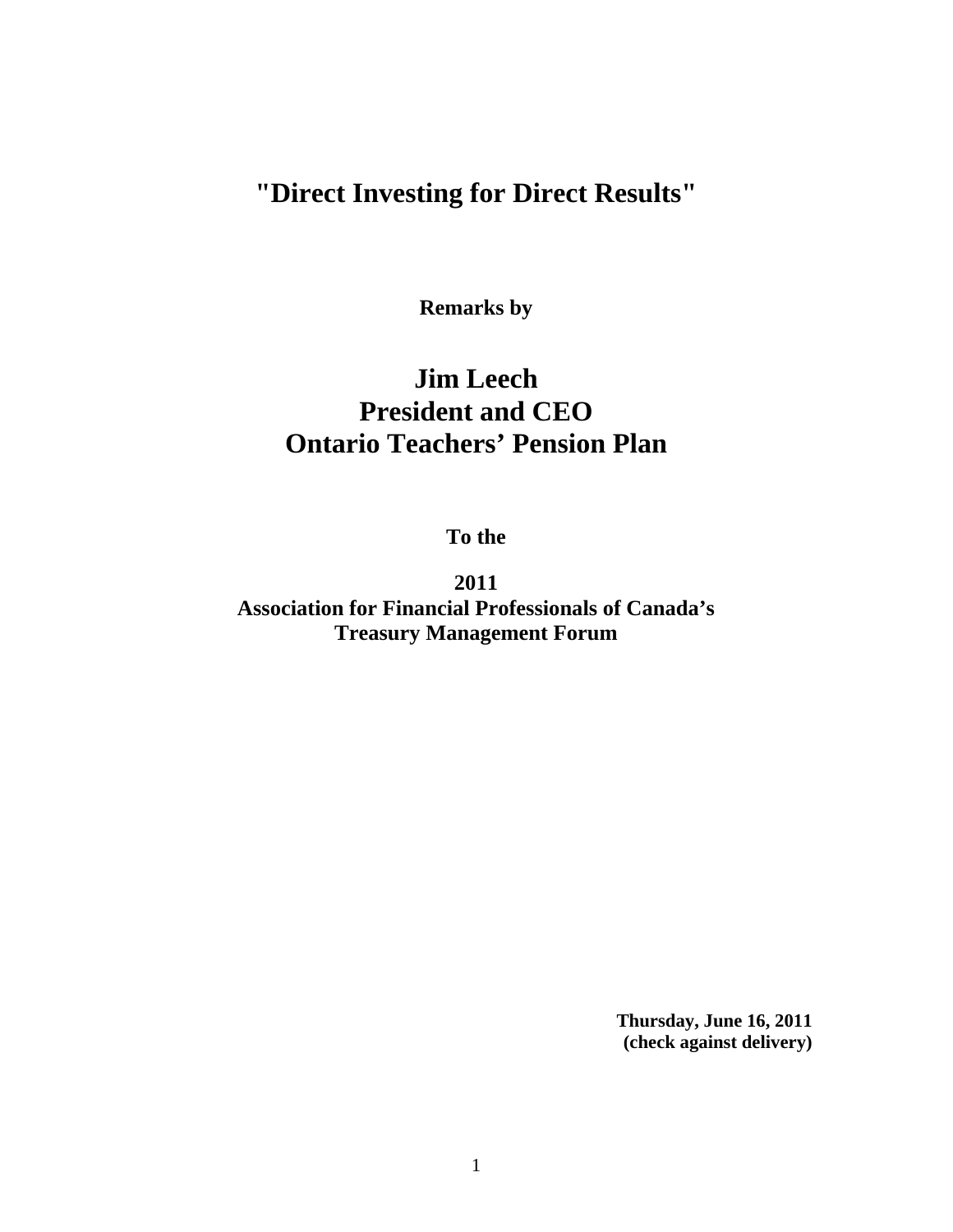Thank you, Craig, and good afternoon, everyone.

It's a pleasure to join you today to talk about Teachers' direct investing program… Since my invitation arrived from the treasurer of one of our most prized investee companies, GCT Terminals, it was an offer I couldn't refuse. I also should add that it's not unusual for me to be telling our story to an audience of financial professionals…although I am more accustomed to a one-person audience, given that I'm married to a Chief Financial **Officer** 

So what is the head of a pension fund doing concerning himself with the fortunes of, for example:

- Four North American marine container terminals,
- the British lottery operator,
- North America's most valuable professional sport and entertainment conglomerate,
- Canada's finest commercial real estate portfolio,
- several major international airports,
- The high-speed rail line linking the city of London with the Chunnel,
- Modern new Chilean water treatment and distribution utilities,
- The largest global specialty retailer of health and wellness products, and
- The largest manufacturer of Serta brand mattresses in North Americaor
- Munchkin Inc. The world's largest manufacture of sippy cups and potty seats?,

Well, those are just a few of the companies we at Teachers' have acquired directly, wholly or in part, in recent years. And they are helping us to keep our pension promise to the 295,000 active and retired teachers of Ontario who are counting on us for their retirement security.

As you can see from this partial list, there is considerable diversification among our direct investments. And although, as a pension fund we are long term investors by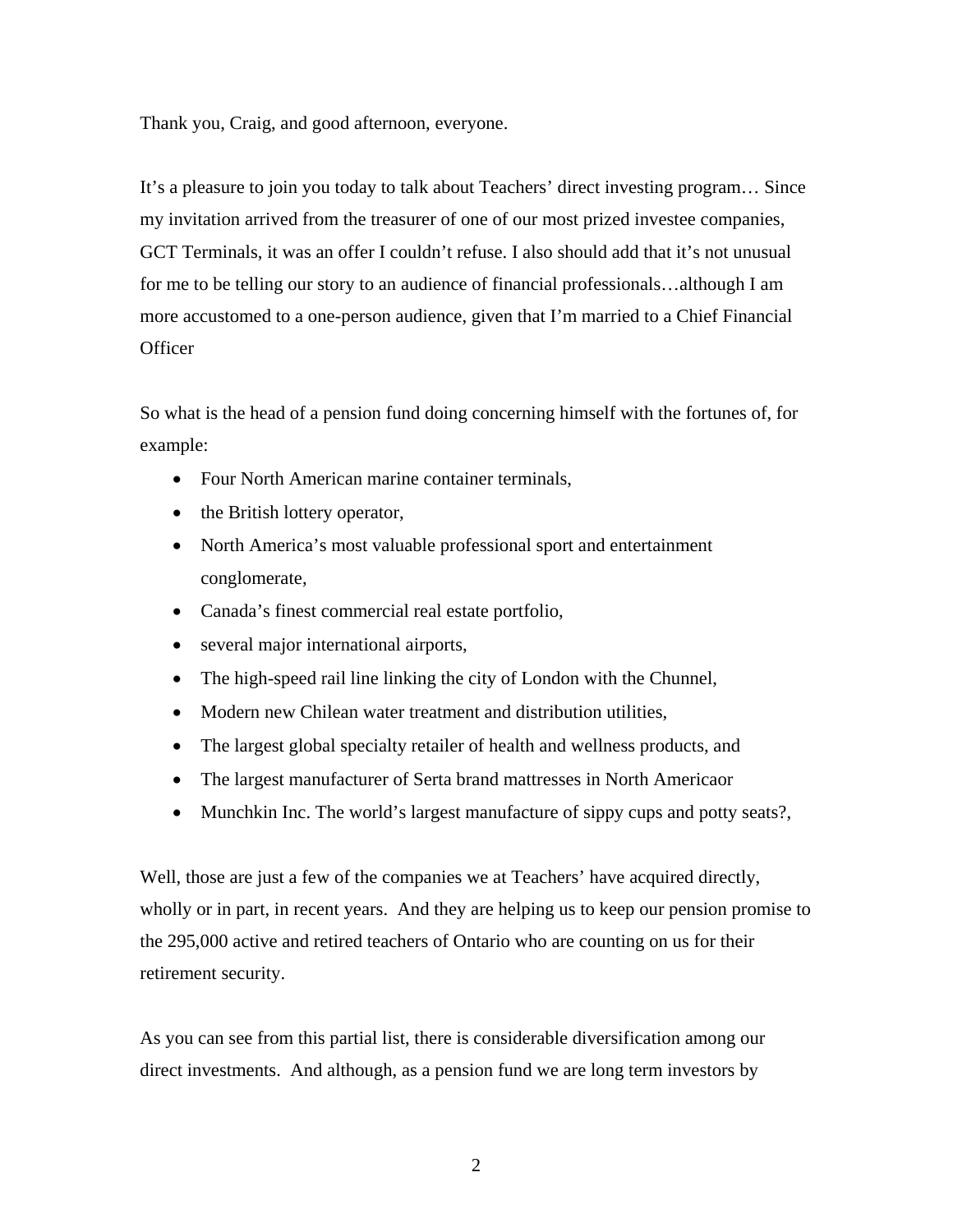nature, let me say that there is long term, and there is longgggggg term …. depending on which of our portfolios is doing the investing.

I'll explain what I mean by that, but first, let me give you a bit of detail about Teachers' in general, and our direct investing program in particular……..

First, Teachers'.

At the risk of sounding like an excerpt from an old TV show episode, it all started 21 years ago, with a small, under-funded pension fund…. . You see, from 1917 until 1990, Ontario's pension fund for teachers was under the auspices of the Teachers' Superannuation Commission. Allegedly the commission had sufficient assets to back the pension promise. In 1990 when the plan was privatized, the government transferred \$18.5 billion of non marketable, non negotiable, provincial government bonds to the newly created Ontario Teachers' Pension Plan. So we started life 100% invested in a single asset – crumby government bonds - a \$5 or 6 billion deficit, and not one investment professional. Our mandate was to manage the plan's investments, as well as administer the pensions, under the joint sponsorship of the government and the teacher unions. We weren't exactly set up for success!!!

Well so far it has been a happy story. Our assets are now \$107.5 billion, we've added \$23.2 billion above market benchmark returns – that's \$4.7 billion more than the original total value of the fund - during those 21 years, and we are recognized worldwide as one of the most sophisticated institutional investors.

Our investments cover the gambit, but all fit within the broad asset classes of Public and Private Equities, traditional and not-so-traditional Fixed Income, Commodities, and what we refer to as "Real Assets" – which includes Infrastructure, Timberlands and Real Estate. We make direct investments in all asset classes.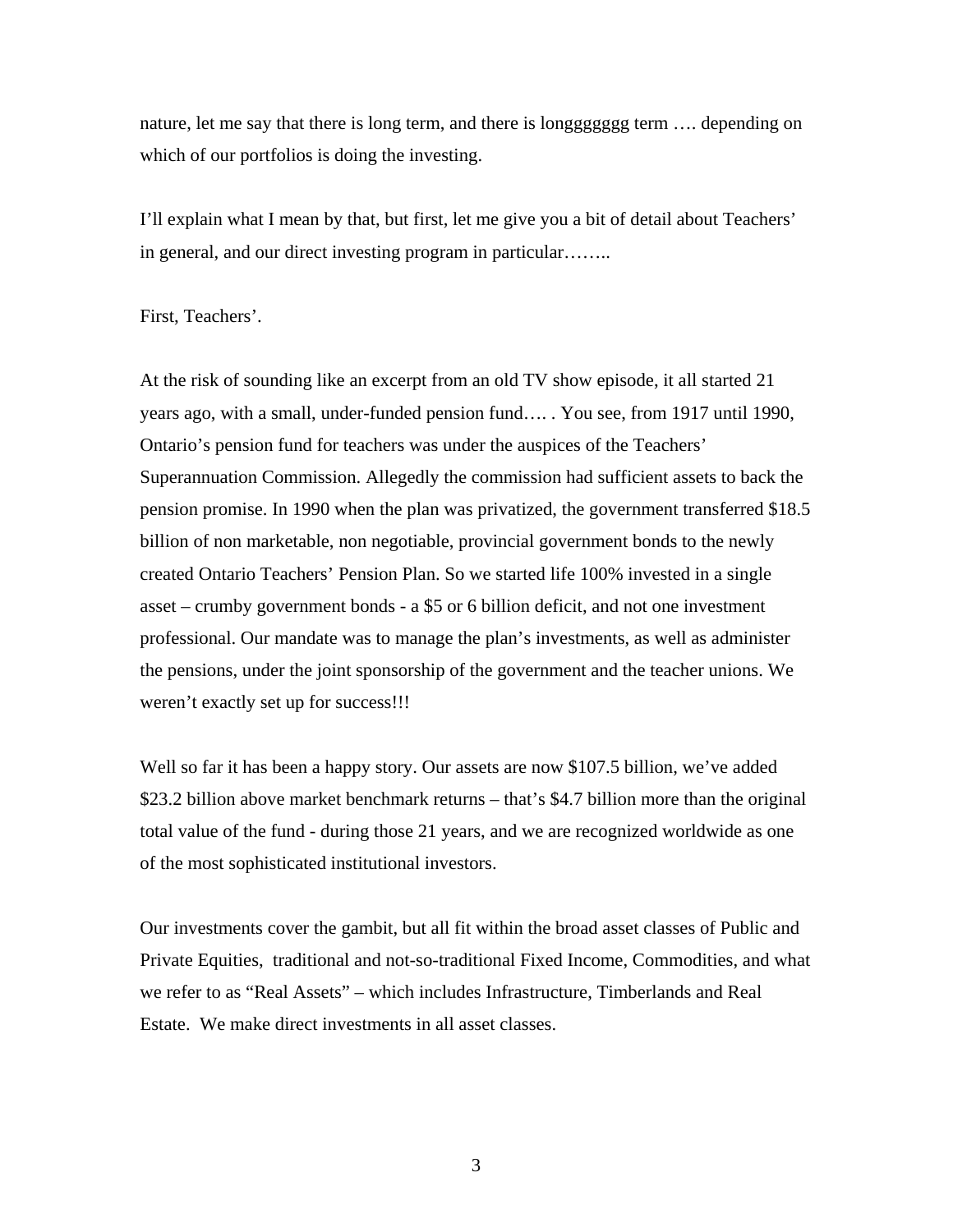Up until 2003, we were in surplus – that is our assets outweighed our liabilities. Unfortunately, as you may have read, we had a preliminary funding shortfall this year, which was just resolved last week by our plan sponsors. That initial shortfall was not because of our investment programs – rather, it's largely because of low real interest rates and the economic outlook they foretell – rates are at their lowest levels since the 1950s and 60s - coupled with our demographics (teachers live a long time….). I'll be addressing those root causes in a moment, as I am sure you are wondering how we could possibly be in deficit given the strong investment success that we've had … a 14.3% return last year and 13 % in 2009.

A large part of our investment success is due to the diverse asset mix that we've been able to design and execute against over the years. In fact, our asset mix is one of the most diverse in the pension industry… and when I say diverse, I mean by asset class, by industry and by geography, as my opening list of "latest hits" illustrates.

Our success also is largely thanks to our "homegrown" direct investment capability. While the vast majority of the world's pension funds hand their money over to third party managers to invest on their behalf, Teachers' has had a direct investment program since the outset. We started slowly and learned to walk before we broke into a run. We now only use third party managers to access markets or expertise that we believe would be uneconomic for us to develop internally. Teachers' blazed that trail, but now most of the large Canadian plans have followed suit – a strategy that I am proud to say distinguishes the Canadian plans from all others in the rest of the world.

Our direct investing program dates back to 1991 – just one year after our very first investment professional was hired. The inaugural Chief Investment Officer had determined that the fund should be in Private Equity. However, at that time, there were no Canadian Private Equity funds. In Canada, Private Equity had become the purview of the banks and rich families. By contrast, in the US, the Glass-Steagall Act had prevented US banks from making private investments – as a result firms such as Forstmann Little  $\&$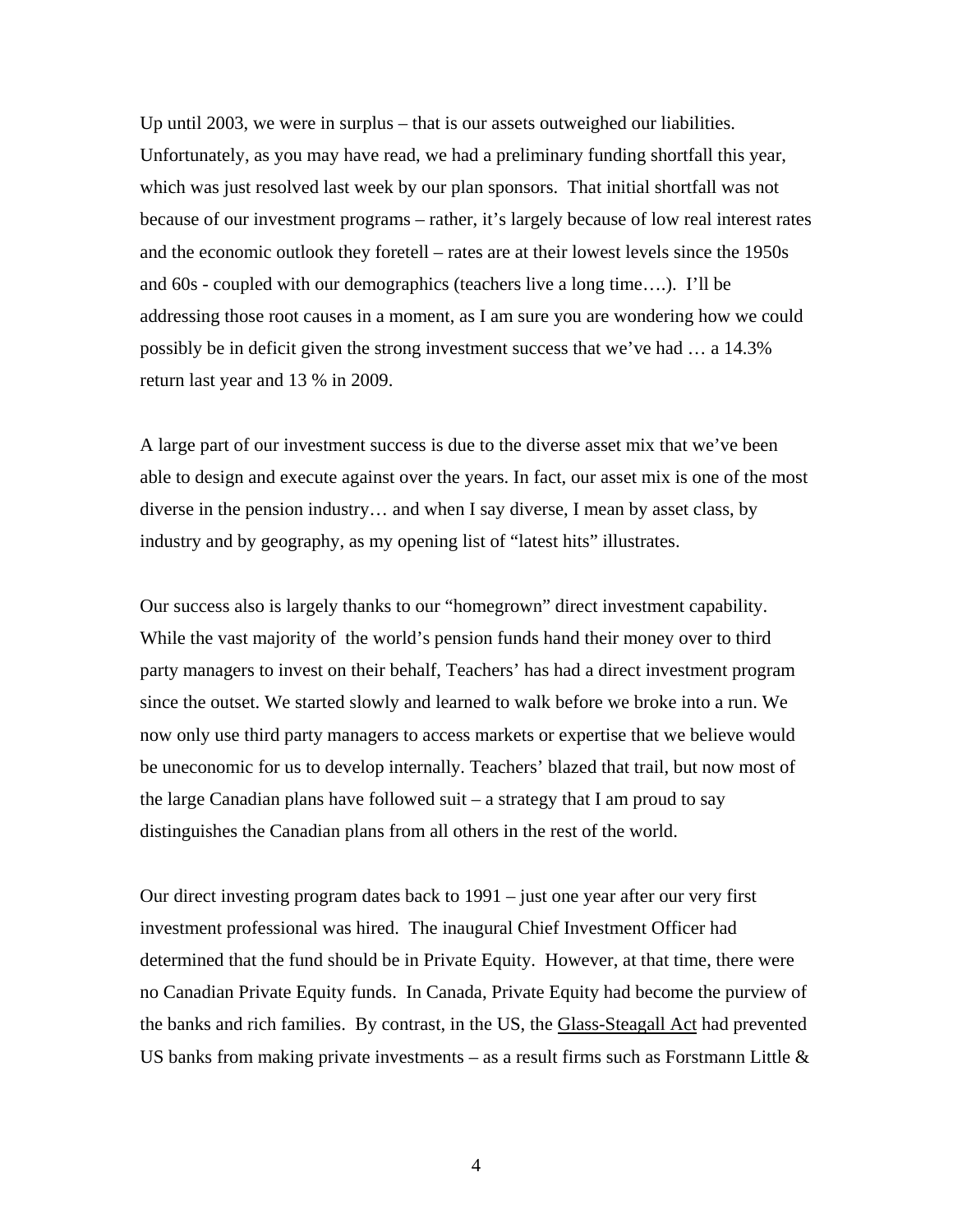Company and KKR were spawned to act as conduits for institutional monies into private investments.

Since there were no Canadian funds to invest through, Teachers' decided, by default, that we better do it ourselves – it was as simple as that and it sounded easy - NOT.

The first deal was a company called White Rose Crafts and Nurseries. Our purchase of that company, in partnership with a Canadian bank, marked our debut as a direct private equity investor. It was really exciting until White Rose ultimately went bankrupt and we lost our entire investment. What a debut – it is amazing that our board did not insist that we fold up our direct investment tent and stay home. They allowed us to continue … to learn from our mistakes … and the rest, as they say, is history….

But that history did not happen over night.

Perhaps due to the White Rose lesson, we took our time – more than ten years – in building the talent and infrastructure to prudently invest directly, first in Canada, then the US and now globally. Subsequently, when new asset classes were introduced, such as infrastructure, we already had the formula to go direct as opposed to through third parties.

Beside better risk control, one of the key benefits of "going direct" is lower cost. Think about it, a successful private equity investment via a fund will cost the investor 6% per annum. Our private equity costs are way below that and yet our net returns are in the top quartile. Assuming that the differential is 5%, that means that our \$20 billion Private Capital portfolio will, on average, earn an extra billion dollars per annum compared to investing through the best performing funds – enough to pay over 25,000 pensions each year.

Our best known direct investment portfolios are found in:

- Private Capital
- Real Estate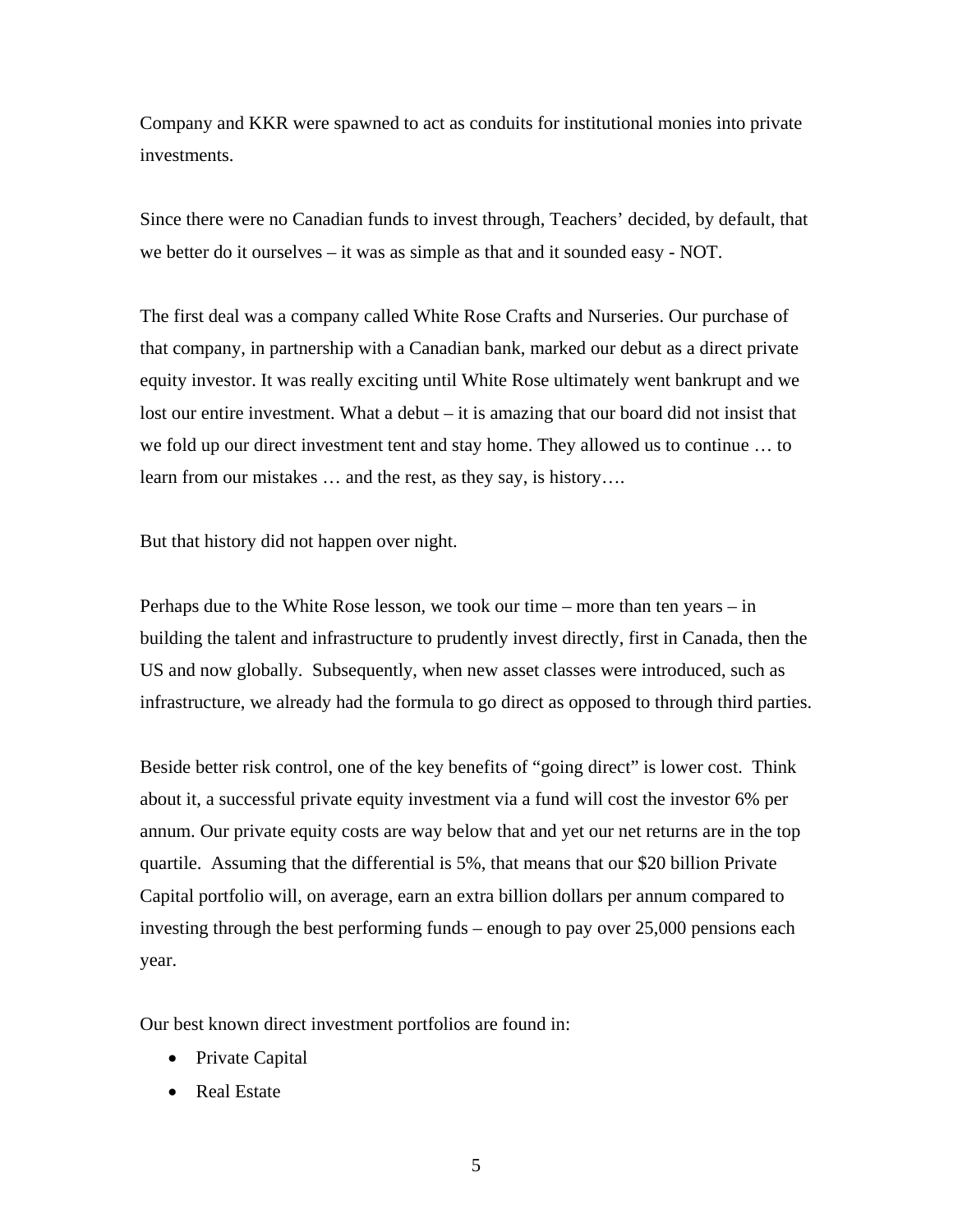- Relationship Investing
- Infrastructure, and
- Long Term Equities.

Let's look at our Infrastructure portfolio. It's relatively new, having been launched in 2001. It holds the container terminals and airports and utilities I mentioned. Since launch, its assets have grown from \$300,000 to \$7.07 billion at year-end 2010. Last year alone its assets returned 13%, compared to the industry benchmark of 4% - or \$600 million more than market.

Our private capital portfolio, as inauspicious as its debut may have been, has been especially successful, with an average IRR of 20% net in the 20 years since its inception. It's now valued at \$12 billion. It returned \$1.1 billion more than its benchmark last year.

Nowhere is the value of our direct investment program more evident than in our real estate program. In fact, one of our earliest forays into direct investing was in real estate – in 1991, we partnered with Cadillac Fairview to purchase three major Canadian malls.

We took full ownership of Cadillac Fairview in the year 2000. Instead of purchasing properties one at a time, this purchase of an operating real estate company that owned prime properties, instantly brought the real estate portfolio up to the target asset-mix we had been trying to achieve. And, to my knowledge, was a "first" in the pension industry anywhere in the world.

Getting to that 100% ownership is an interesting story in itself…….

We first became involved with Cadillac when it went into bankruptcy in the mid '90's. While the company was in bankruptcy protection, we began a dialogue with Blackstone to put together a restructuring plan to exit Cadillac from bankruptcy protection. As we worked through the deal with Blackstone, there was one debt holder, Goldman Sachs, who was trying to structure its own plan for Cadillac. We ultimately teamed up with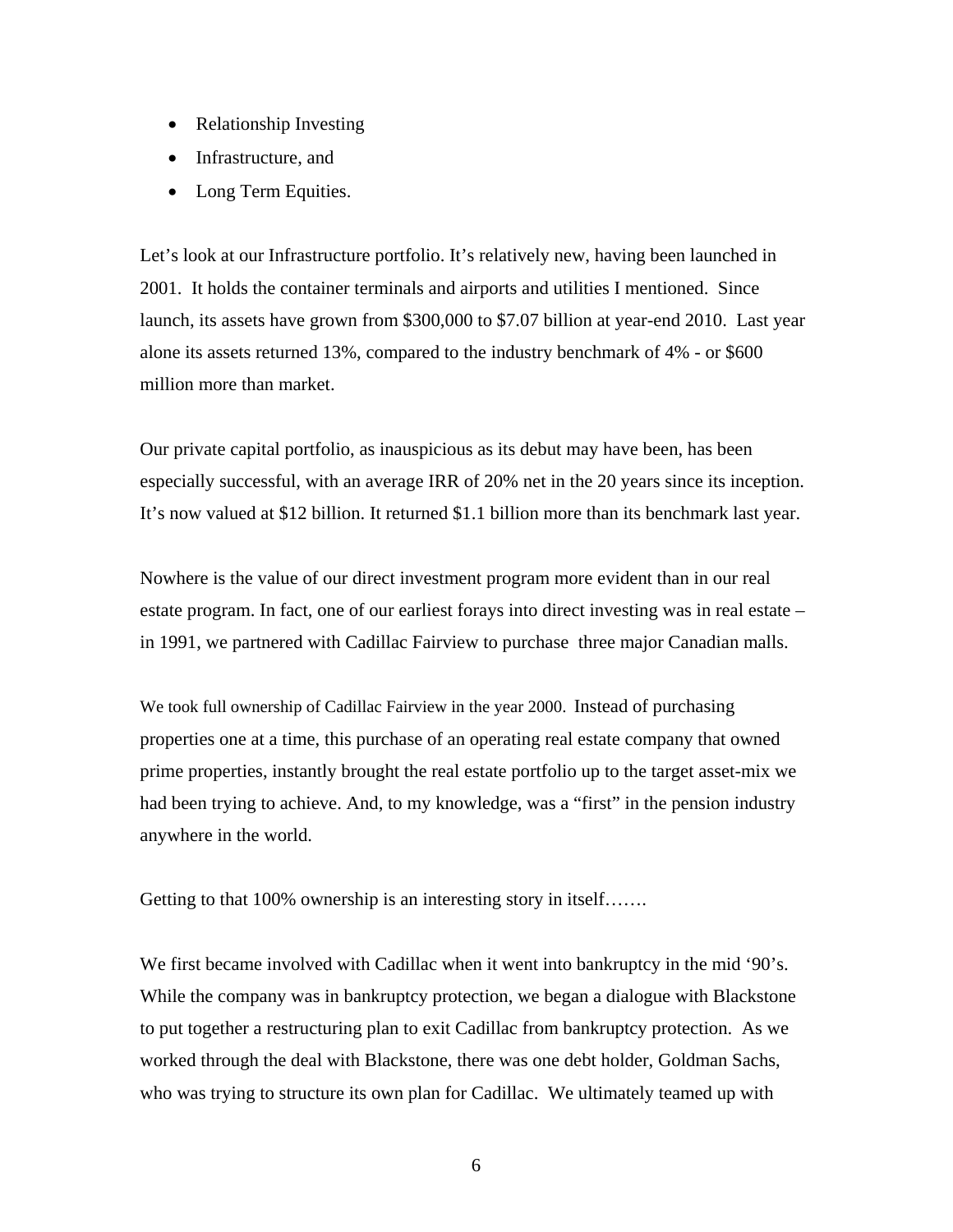them and the three of us ended up owning Cadillac as a private company. A few years later, we took Cadillac public through an IPO, which provided some liquidity to each of the original partners. In 1999, Blackstone and Goldman both had expressed an interest in liquidating their entire position in Cadillac. They started a disposition process, of their intents.

We initially teamed up with two public companies to "re-privatize" Cadillac. The plan was to split up the company, by selling the office portfolio to one of these public companies and the retail portfolio would be joint ventured with the other public company. At the  $11<sup>th</sup>$  hour, both partners got cold feet and decided not to participate in the purchase of Cadillac.

Where did that leave us?

Well, it left us with the biggest investment decision in our brief history:

- Do we forgo this gem of an investment, in which we believed so strongly? … or
- Do we go all in  $-$  \$1.8 billion of equity (\$6 billion gross assets) the largest investment the fund had ever made until that point?

It was gut wrenching, but we decided "in for a penny, in for a pound". And we couldn't be happier with our decision. It may be the one and only time that Goldman was bested at its own game and I constantly remind them of the 10 times return we have made so far. ……

Real estate, like our other real assets, Infrastructure and Timberland, is a good fit for a pension fund for two key reasons:

- o Unlike many other asset classes, real estate produces cash flow year in, year out, which helps to pay pensions, and
- o Over a longer period it tends to be a good hedge against inflation.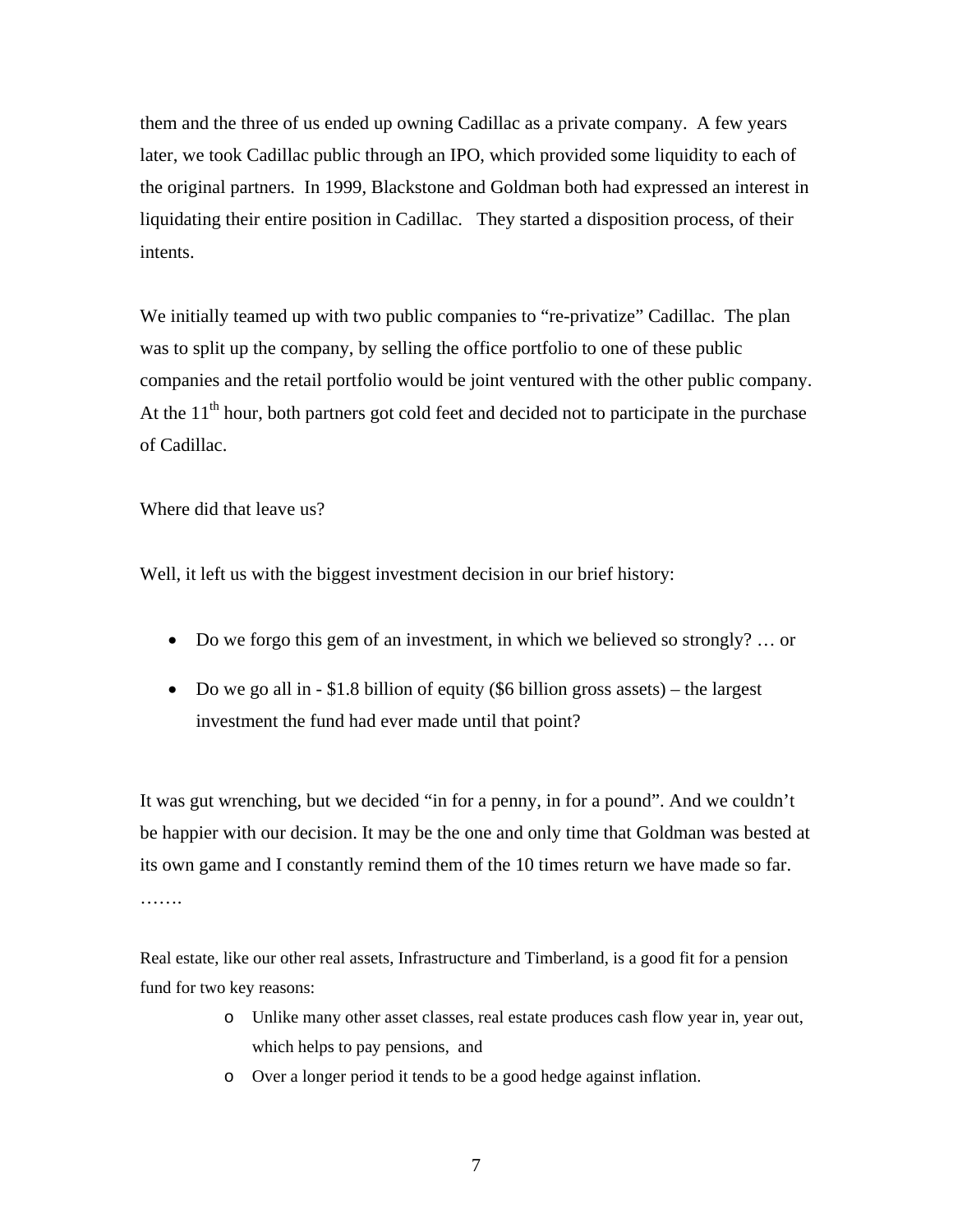Cadillac Fairview was one of the first foreign landlords to enter Brazil in early 2006, with our investment in Multiplan. This investment has proven to be an excellent one. It now is publicly listed and is the largest public equity holding in our fund, with a value of more than \$1.15 billion.

That Brazilian investment in Multiplan coincided with our Project Atlantis program, which Teachers' launched in 2004. As part of that project, we decided, as an organization, to target key emerging economies for our own diversification and growth across all asset classes. We chose Brazil, and our research began. We visited then there in 2006 as an executive investment management group. We met as many people as we could and learned as much about the market, the economy, the prospects, etc. as we could. As I said, we pride ourselves on innovation, so we did not want to just follow the pack. We needed to do our own research and find the right fit for our strategies, culture and risk tolerance.

As a result of Project Atlantis, in addition to major real estate investments, we also now have significant public equity holdings in Brazil. Well-known entrepreneur Eike Batiste is an important partner there, and we have backed several of his resource-focused companies. This includes nearly \$680 million in oil company OGX, \$160 million in their mining company, MMX, and about \$350 million in his logistics company. We also have taken a position in the largest indigenous investment bank there. These all are direct investments, made by our public equities Relationship Investing team.

The newest of our direct investment portfolios is Long Term Equities, launched just two years ago. And this brings me back to my earlier comment about long term and *longggggg* term. In our private equity portfolio, a  $5 - 7$  year hold is considered average. That generally gives us the time we need to build the value of the enterprise we're investing in before either selling to another investor, or taking it public.

Because they have a lower risk profile, our Long Term Equities team doesn't expect to earn the large returns that the higher risk private capital team receives. They are focused on direct investments that have steady cash flow and growth potential over a longer-term time horizon. When you ask Lee Sienna, who leads that team, just how long that might be, he says: "Forever should be long enough. But no less than 10 years." They look for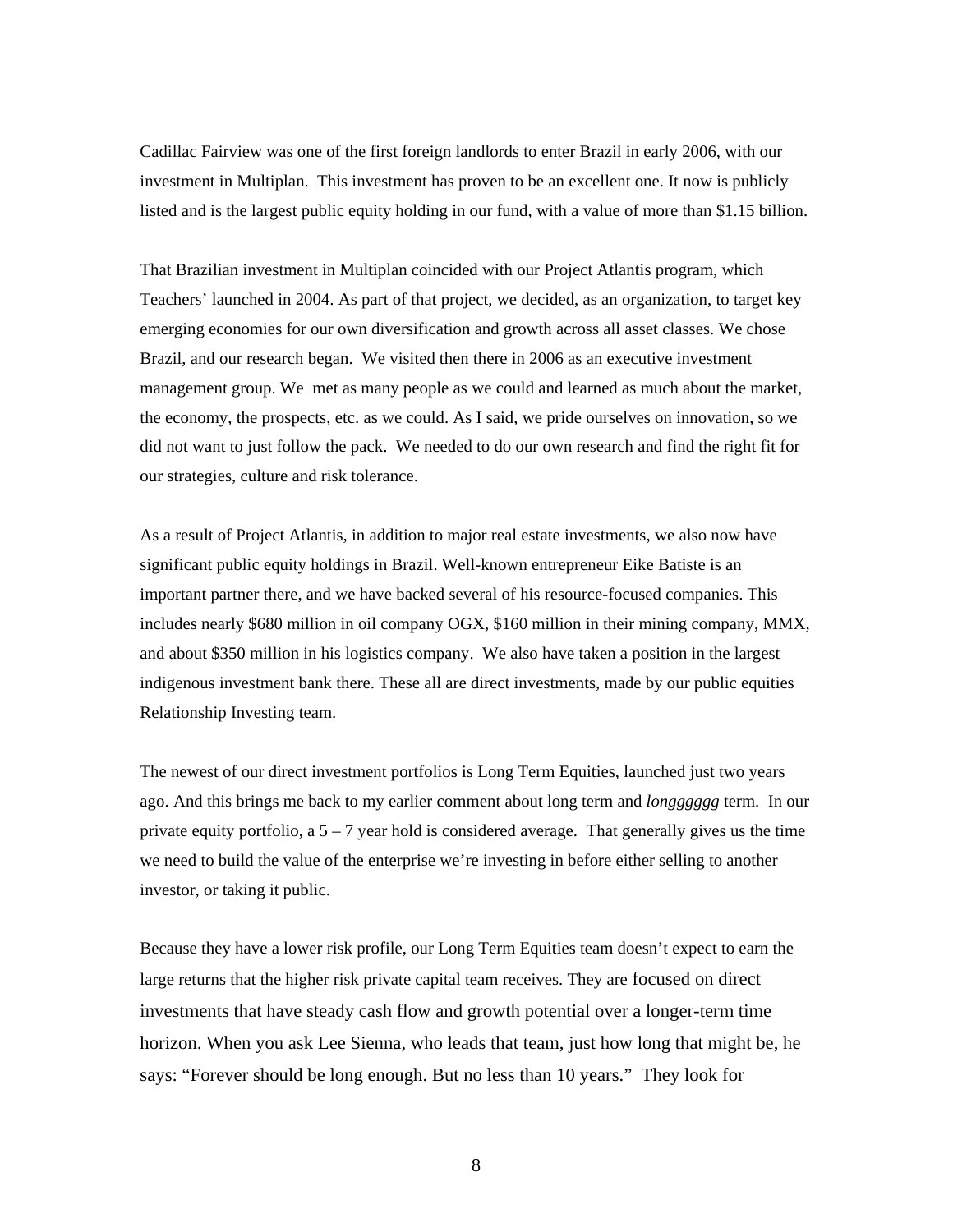investments that can provide a stream of income, while holding and growing their value relative to inflation.

Their first acquisition in this portfolio, in 2010, was 100% of Camelot, a global lottery operator that holds the exclusive license to operate the UK National Lottery. They are also actively building a portfolio of seniors housing through our wholly-owned subsidiary, BayBridge Seniors Housing. Talk about correlation….

So that's a snapshot of Teachers' direct investing evolution.

Now let me talk about the pension reality that is driving our need for these investments now more than ever.

Of course, the best way to understand the present is to understand the past. So let's start with a little Canadian pension history.

Pension plans – both public and private – were devised when "retirement longevity" was an oxymoron. Pensions were meant to bridge the gap between work cessation and death … a short distance, given life expectancies at the time.

According to demographer David Foot, when Canada chose a retirement age of 70 in the 1920s, life expectancy was 61.

Understand what they had in mind: on average, you would be dead nine years before you started to receive any pension!!

In 1951, a means-tested pension was made available at age 65 … when average life expectancy was 68 and a half.

When the Canada Pension Plan was introduced in 1966, life expectancy was 72.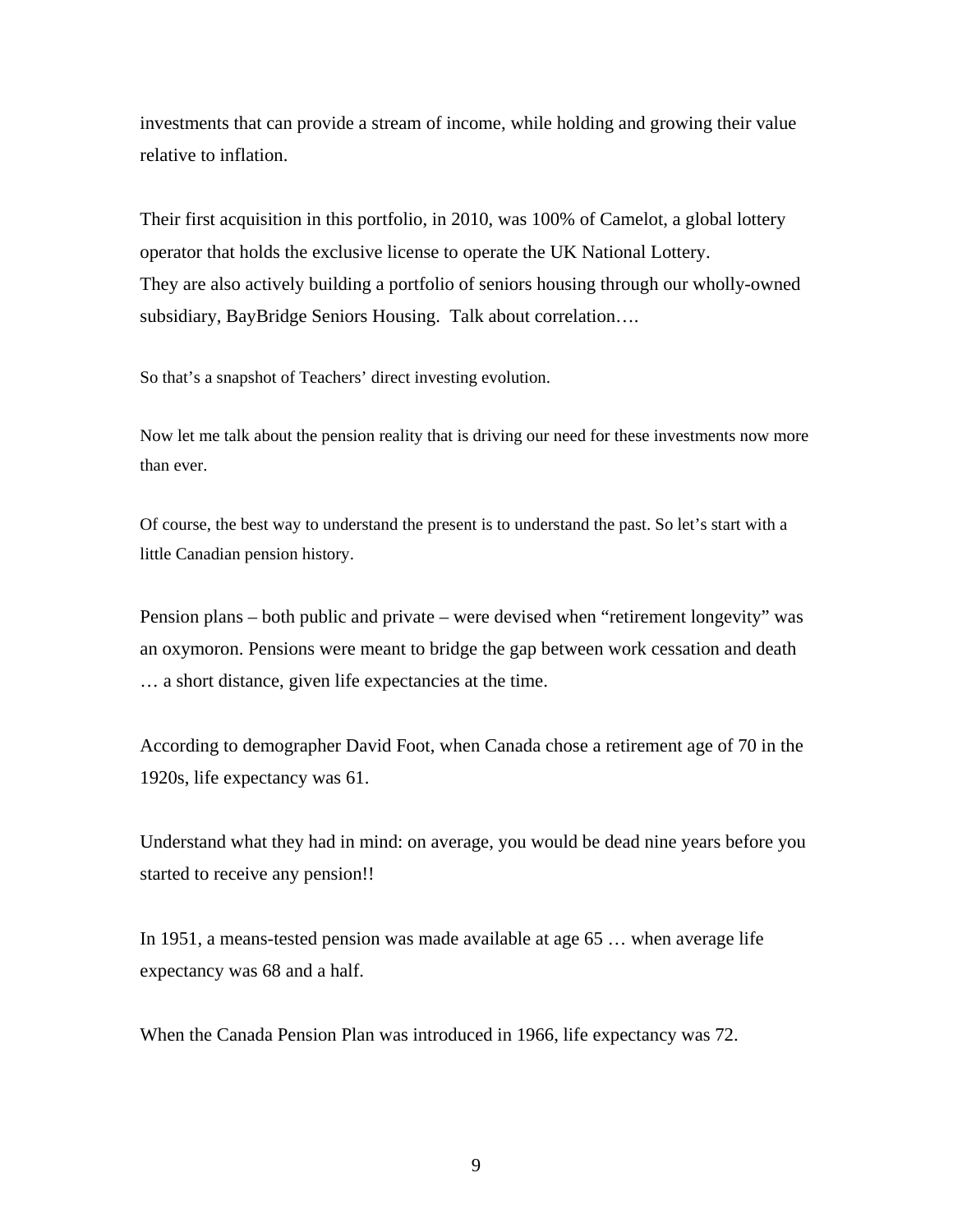That was then. Today's life expectancy rates have continued that upward trend. According to Statistics Canada's data, life expectancy at birth in 2007 was an average 80.7 years. But that increases to 85, if you make it to age 65. That is, if you were born in 2007 and you have not died before you are age 65, your life expectancy increases to over 85 years of age.

A recent issue of *The Economist* tells the story of the late Gertrude Janeway, of the United States. Mrs. Janeway died in 2003. Until then, she had been receiving a \$70 a month Veterans' Administration pension. Not much, you say. Well maybe not…. Until you take into consideration the fact that her late husband was a soldier in the American Civil War … which ended in 1865! She married him in 1927, when he was 81… and she was 18. So, as *The Economist* reported, that particular pension entitlement actually spanned *three centuries*…….

An extreme case, for sure. But it makes an important point, of which our actuaries and investment managers alike are acutely aware: we must consider the plan's long term liabilities, not just the assets.

In Teachers' case, we now have 2,500 pensioners in our membership who are over the age of 90. And that includes 95 who are over *100* years of age … our oldest collecting member recently celebrated her 109<sup>th</sup> birthday and has been collecting a pension since 1967. We jokingly call ourselves the Century Club. …. But in all seriousness, it highlights the issues of benefit sustainability and intergenerational equity – making sure that pension funds are there for today's young people … and those who haven't even been born yet… when they retire.

Initially, pensions were designed to allow workers to live decently for the short gap between ceasing work and death. However, longevity and "Freedom 55" have changed all that. At Teachers', our members now generally collect pensions for longer than they contributed to the plan. In 1990, the average member retired with 29 years of service. By 2010 that was down to 26 years. To further exacerbate the problem, with increased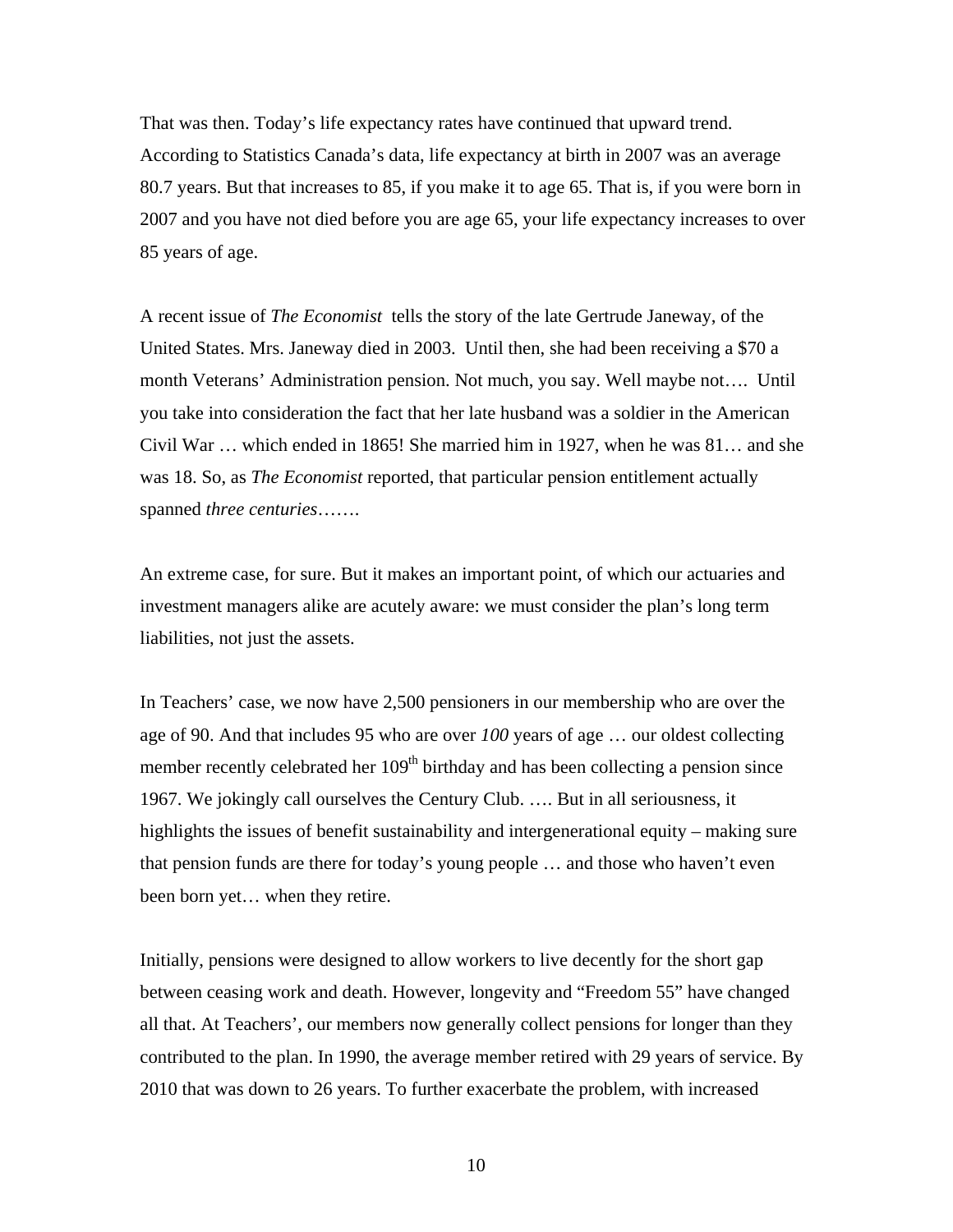longevity, today's retiree can expect to enjoy 30 years on pension, compared to the 1990 retiree, who only had 25 years on pension to look forward to.

Given that our liabilities are growing faster than our assets, our sponsors have been faced with making the decisions that shortfalls demand in recent years. They can:

- reduce benefits, or
- raise contribution rates, or
- adopt a combination of both.

Because we are at the front end of the pension maturity curve, our sponsors have had to make some difficult decisions sooner than some other plans. That is what being a leader is all about - much the same way we made the decision to invest directly long before other plans even thought about it. Both the right decisions, made in our members' best interest.

The sponsors' task is not an easy one. With the latest preliminary \$17 billion gap between assets and liabilities, they looked for solutions in an environment that is very different from the 1990s and early 2000s – when markets were flourishing and potential seemed limitless. For example, in 1990, real rate bond yields were 4.5%. In 2010 they were 1.2%. In 1990, the 10-year outlook for GDP was 3.1%. Now it's 2.0%. Our 10-year real returns outlook then was 6.4%. Today it is 4.2%.

And when rates are low, it costs a lot more to pay pensions. At a real interest rate of 4.0%, you need \$650,000 to pay for a typical \$40,000 pension. When that rate drops to 1.5%, the cost spikes to \$900,000.

And here's an added conundrum: just when we most need to be able to grow the size of our fund, our ratio of working to retired teachers has plummeted to 1.5:1 from the 1990 level of 4:1. This reflects the slowing in the rate of growth in Ontario's school-age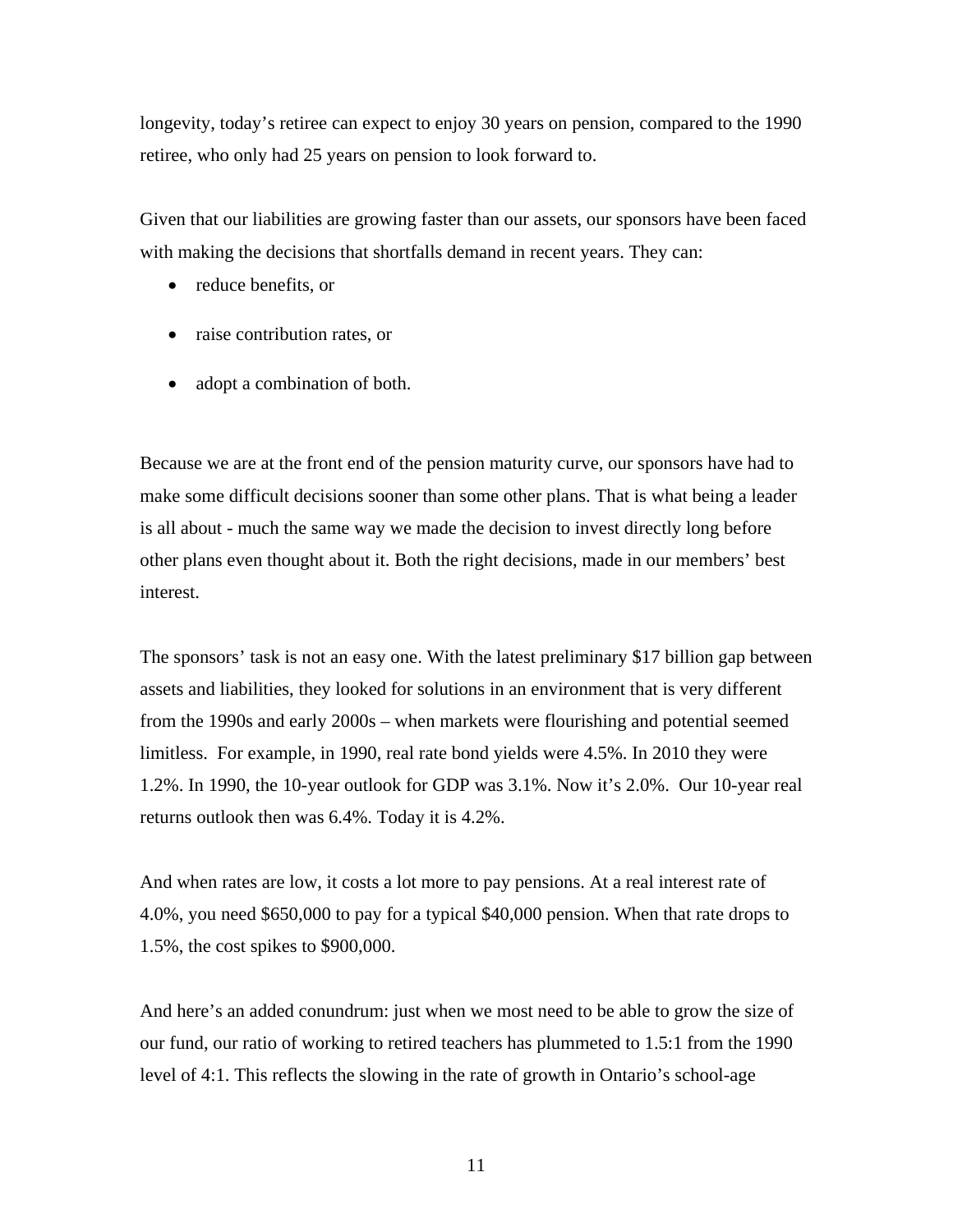population, which ultimately causes a relative slowing in the rate of growth in the teaching profession.

Why does this matter? Simply because, with fewer active members among whom to share the risk in the event of another market tsunami, we have to limit our higher risk – and higher yielding – investments. Let me give you an example. In 1990, if our assets were to lose 10% of their value, members would have needed to increase their contribute rate by 1.9%. If the same thing occurred in 2010, the rate would have to jump by twice as much, to an additional 3.9%. And remember, they're already contributing between 11 and 12%.

That is why we have capped equities, for example, at 45% of our total asset mix. In 1996, we had 73% in equities.

We have learned in recent years that concepts of unlimited growth are illusory. Markets crash, taking past growth with them. Witness 2008: three years of good growth was obliterated from our fund.

Just last Friday, our sponsors told members that their contribution rates would be increasing by 1.1% and that their cost of living increases would equal only 40% instead of 100% of inflation for at least the next three years. They made the right decisions on our members' behalf. As such, I am not as concerned for our members as I am for the 75% of the Canadian private sector workforce reported to have *no* employment-based pension plans whatsoever. And RRSPs have not proven to be the solution – average RRSP balances are woefully short of the levels they need to be in order to fund retirement.

It is our view at Teachers' that there will never be a better time than *right now* for Canada to undertake visionary pension reform. The Dutch have done it. The British are doing it. It's time we did so, too. And I mean "reform", not the slash and burn tactics that some US states have employed. The economic storm clouds that started in 2007, turned to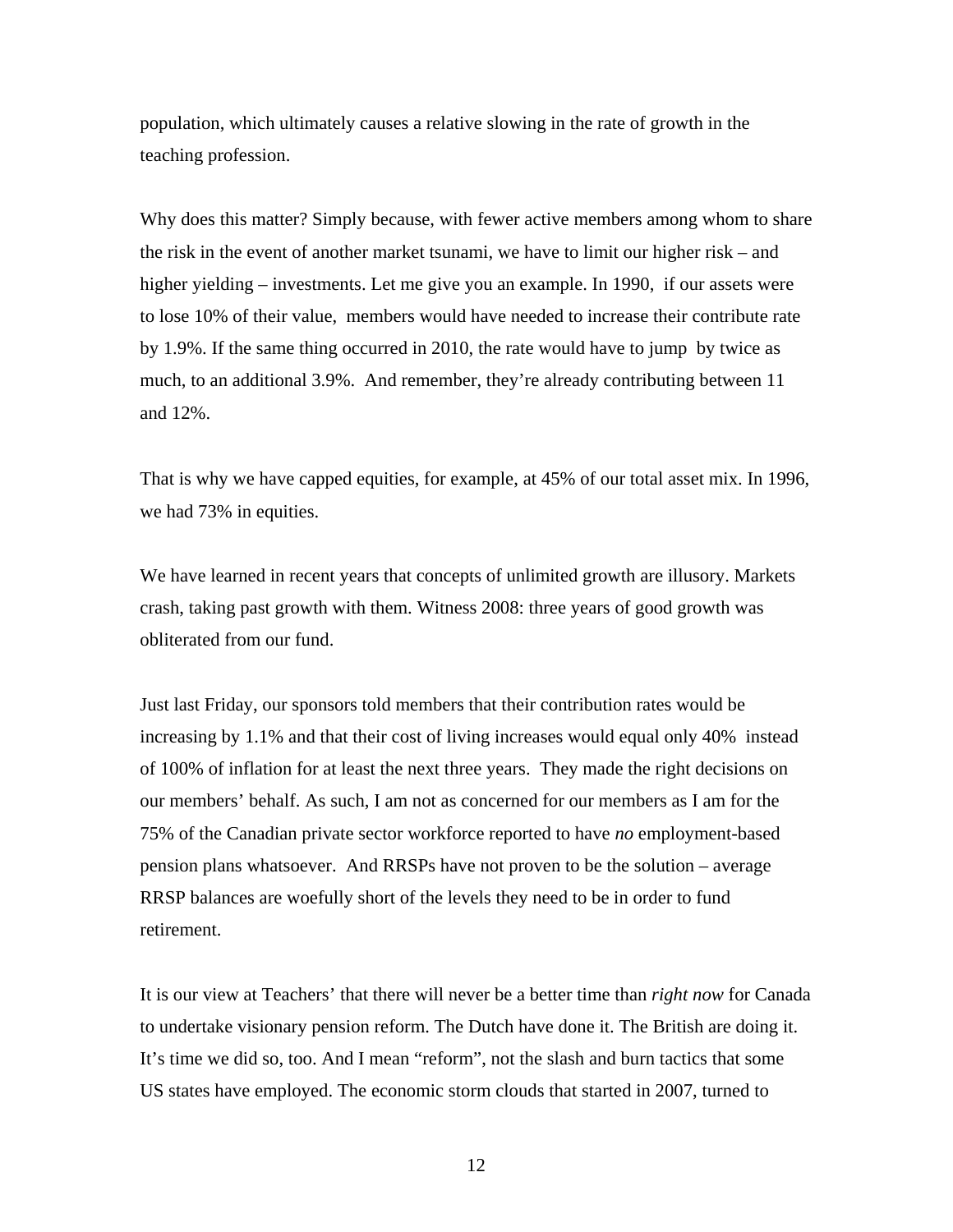recession in 2008/9 and whose impact will be felt for years to come, have made discussions like this possible. Governments, corporations, labour – everyone has seen the damage wrought on so many pensions and other investment accounts.

There was a silver lining to these economic storm clouds: they helped move the pension issue to the front pages. They have given rise to a pension debate that is gaining volume and that people are finally listening to. It has taken an economic crisis for people to accept that the concern is a real one. But that's OK. At least the debate has an engaged audience. As David Florida said recently, "A crisis is a terrible thing to waste."

Canada's pension funds are well-regarded internationally for their innovation – the same reason they have become such an important force in the investment industry.

And that is why, as gut wrenching as the recent period in the markets was, I have to say that I feel fortunate to be where I am. Pension plans now represent a new brand of financial institution –- we have the power to combine a large capital pool with a long term investment horizon, something that is extremely novel – and valuable - today.

We now are looking at the confluence of two major forces: boomers who are retiring ... and are used to getting their way … with the fallout from the worst economic crisis in the lifetime of the majority of Canadians. As such, pension funds offer not just a measure of *market* stability, but a respected voice for pension reform … which could in turn lead to national *retirement* stability.

This situation has been brewing for years. Peter Drucker warned about it in the '60s. He said then that the current generation was postponing chaos for the future generations. And in his book While America Aged, Roger Lowenstein recounts the horror stories of US politicians passing the buck (or lack thereof) to future generations.

The fact is, Canada has done the same.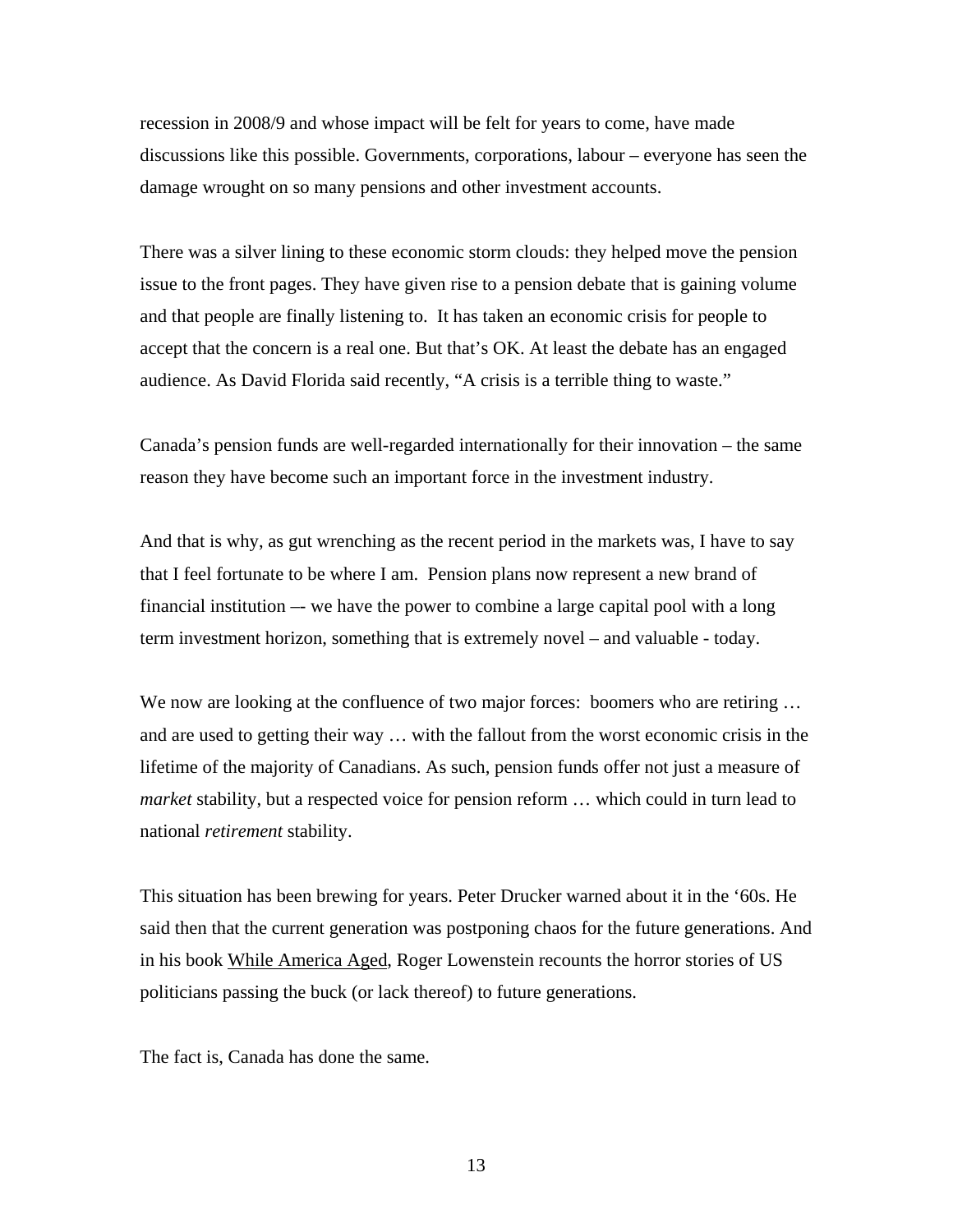Canada's retirement system has many strengths. But there are opportunities for improvement, especially for those individuals without workplace pensions. All Canadian workers should have the opportunity to maintain their desired post-work standard of living. They should be able to participate in low-cost, well-managed, collective pension arrangements. Canada's current public pension structure – Old Age Security, CPP, QPP – is a good start. But supplementary pension arrangements are needed.

A number of possible solutions have emerged. Some focus on expanding CPP/QPP, others on enrolling non-covered workers in a low-cost, well-managed personal accountbased plan. Such a plan could be delivered by the private sector, by pension plans, or through a new national structure that is directly supplementary to the CPP/QPP.

To-date the changes to pension legislation have been at the margins – the length of time sponsors have to make up shortfalls, posting letters of credit to back deficits, changing some investment rules, and even amalgamating several funds to reduce costs and gain scale. These are all good ideas and will help those who are currently members of a pension plan. But they do nothing for the millions of Canadians who have *no* pensions.

With that in mind, the federal and provincial ministers of finance jointly announced a framework for Pooled Registered Pension Plans at the end of last year. This new defined contribution concept is designed to improve the range of retirement savings options for Canadians. From what we have seen so far, it is a start, but we don't know the details – for example, will it be voluntary like RRSPs (which have not worked), or mandatory like CPP? And since defined contribution plans place the investment risk on individual investors, will there be any level of guarantee? Are there tax implications?

As a society, we have an opportunity right now to lead the way in delivering innovative and practical retirement financing solutions, as long as:

 Legislators clear the way with practical, current pension rules and restrictions, and also launch a new mechanism for non-covered workers